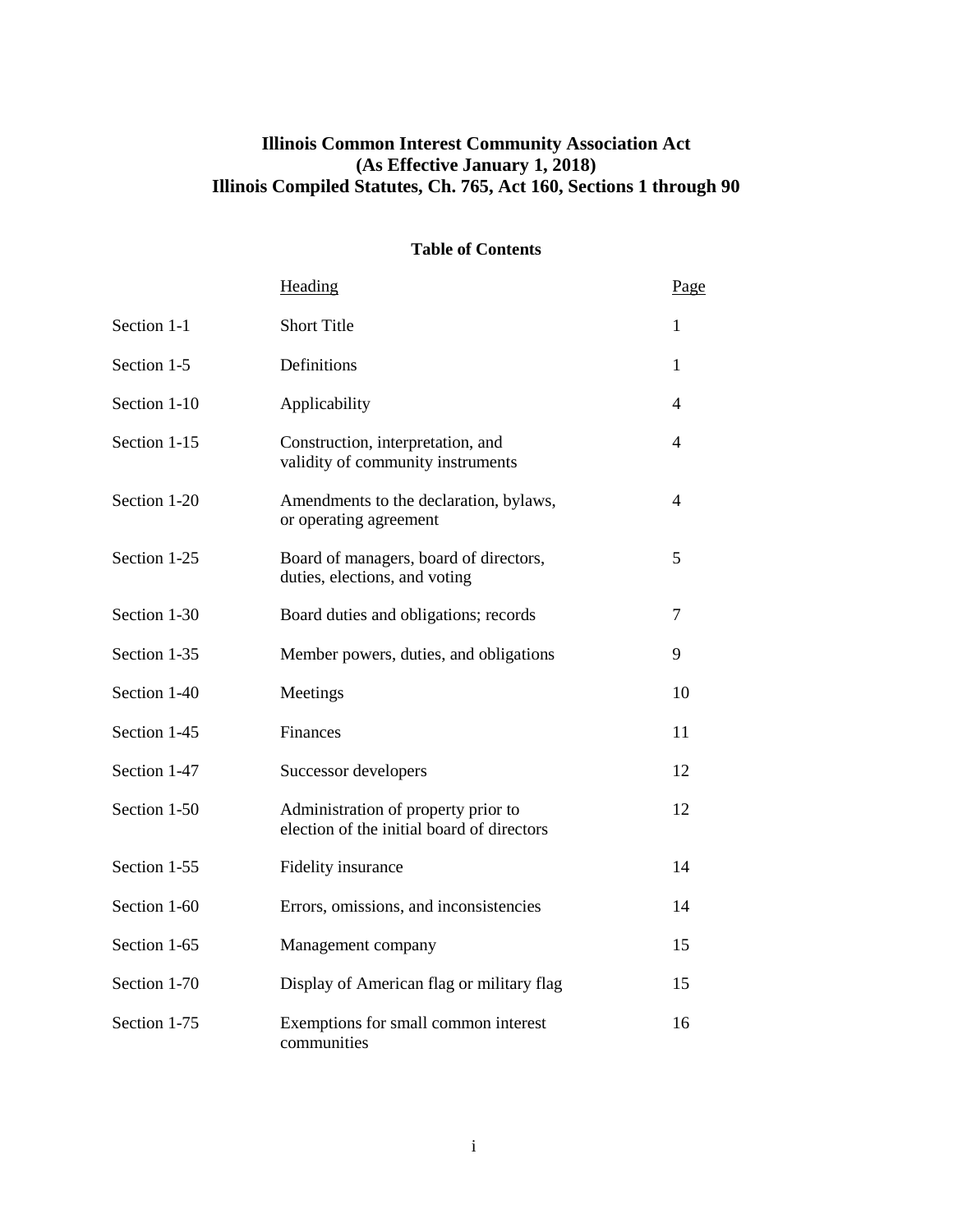| Section 1-80 | Compliance                                                                        | 16 |
|--------------|-----------------------------------------------------------------------------------|----|
| Section 1-85 | Use of technology                                                                 |    |
| Section 1-90 | Compliance with the Condominium and<br>Common Interest Community Ombudsperson Act |    |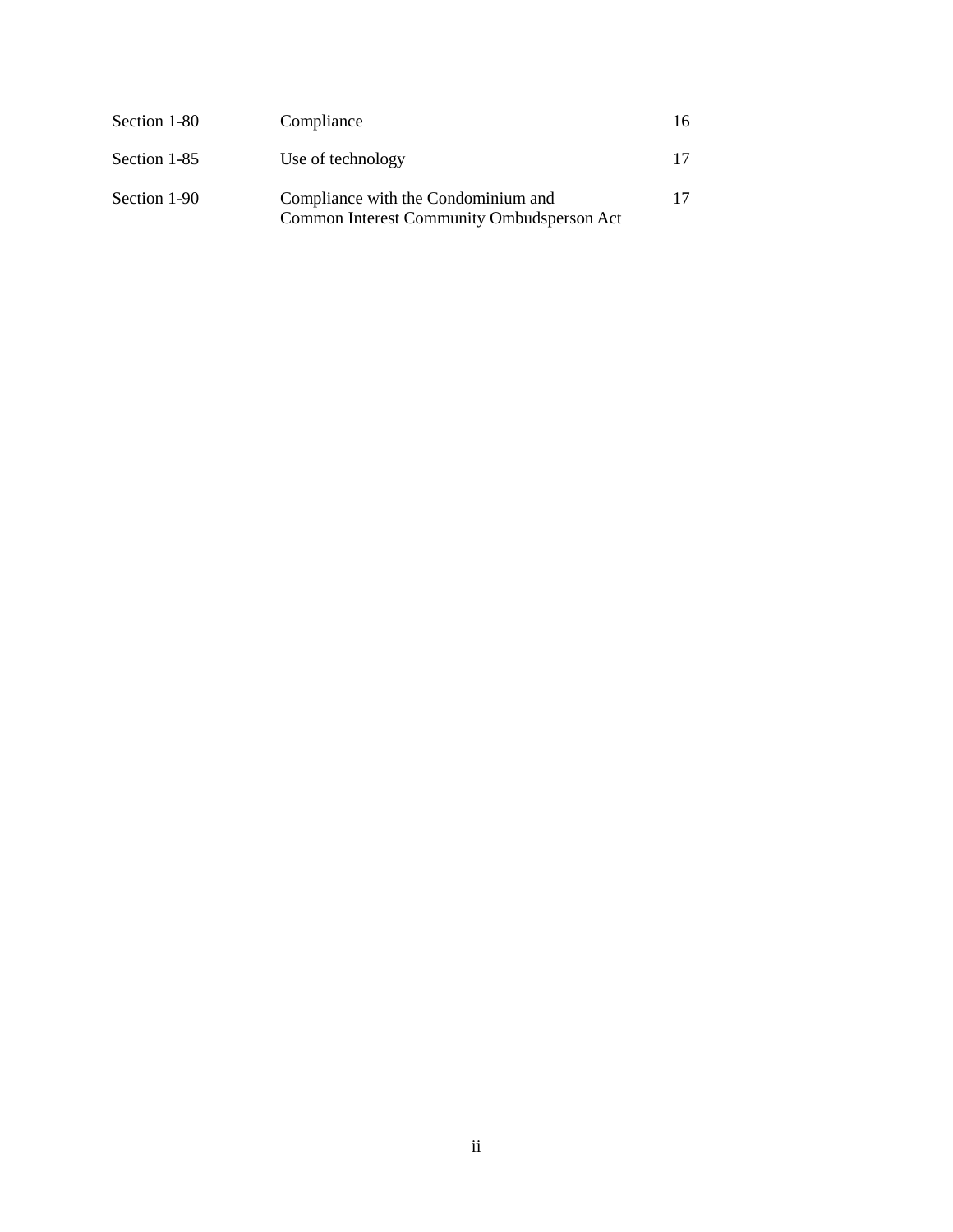### **Sec. 1-1. Short title.**

This Article may be cited as the Common Interest Community Association Act, and references in this Article to "this Act" mean this Article.

# **Sec. 1-5. Definitions.**

As used in this Act, unless the context otherwise requires:

"Acceptable technological means" includes, without limitation, electronic transmission over the Internet or other network, whether by direct connection, intranet, telecopier, electronic mail, and any generally available technology that, by rule of the association, is deemed to provide reasonable security, reliability, identification, and verifiability.

"Association" or "common interest community association" means the association of all the members of a common interest community, acting pursuant to bylaws or an operating agreement through its duly elected board of managers or board of directors.

"Board" means a common interest community association's board of managers or board of directors, whichever is applicable.

"Board member" or "member of the board" means a member of the board of managers or the board of directors, whichever is applicable.

"Board of directors" means, for a common interest community that has been incorporated as an Illinois not-for-profit corporation, the group of people elected by the members of a common interest community as the governing body to exercise for the members of the common interest community association all powers, duties, and authority vested in the board of directors under this Act and the common interest community association's declaration and bylaws.

"Board of managers" means, for a common interest community that is an unincorporated association or organized as a limited liability company, the group of people elected by the members of a common interest community as the governing body to exercise for the members of the common interest community association all powers, duties, and authority vested in the board of managers under this Act and the common interest community association's declaration, bylaws, or operating agreement.

"Building" means all structures, attached or unattached, containing one or more units.

"Common areas" means the portion of the property other than a unit.

"Common expenses" means the proposed or actual expenses affecting the property, including reserves, if any, lawfully assessed by the common interest community association.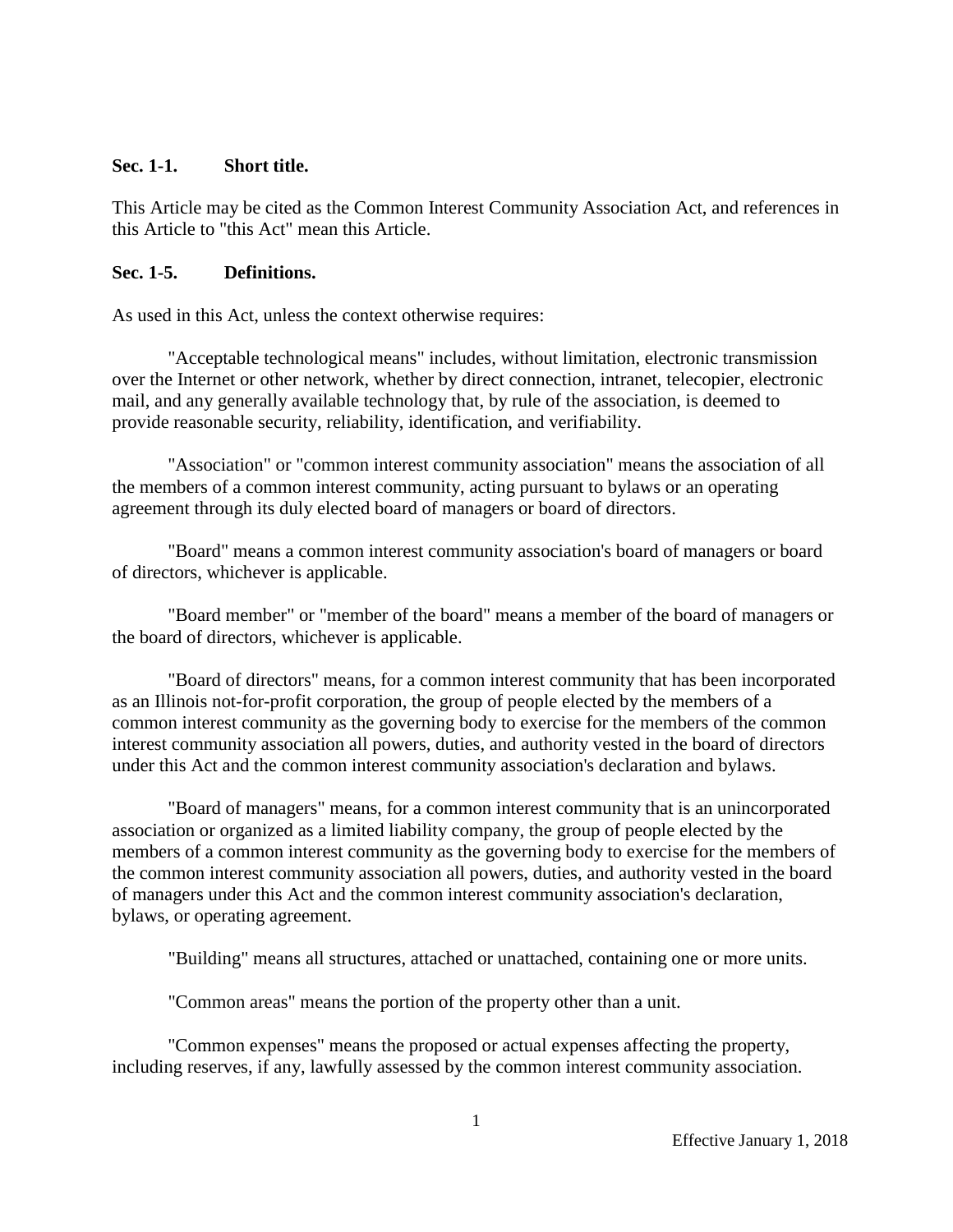"Common interest community" means real estate other than a condominium or cooperative with respect to which any person by virtue of his or her ownership of a partial interest or a unit therein is obligated to pay for the maintenance, improvement, insurance premiums or real estate taxes of common areas described in a declaration which is administered by an association. "Common interest community" may include, but not be limited to, an attached or detached townhome, villa, or single-family home. A "common interest community" does not include a master association.

"Community instruments" means all documents and authorized amendments thereto recorded by a developer or common interest community association, including, but not limited to, the declaration, bylaws, operating agreement, plat of survey, and rules and regulations.

"Declaration" means any duly recorded instruments, however designated, that have created a common interest community and any duly recorded amendments to those instruments.

"Developer" means any person who submits property legally or equitably owned in fee simple by the person to the provisions of this Act, or any person who offers units legally or equitably owned in fee simple by the person for sale in the ordinary course of such person's business, including any successor to such person's entire interest in the property other than the purchaser of an individual unit.

"Developer control" means such control at a time prior to the election of the board of the common interest community association by a majority of the members other than the developer.

"Electronic transmission" means any form of communication, not directly involving the physical transmission of paper, that creates a record that may be retained, retrieved, and reviewed by a recipient and that may be directly reproduced in paper form by the recipient through an automated process.

"Majority" or "majority of the members" means the owners of more than 50% in the aggregate in interest of the undivided ownership of the common elements. Any specified percentage of the members means such percentage in the aggregate in interest of such undivided ownership. "Majority" or "majority of the members of the board of the common interest community association" means more than 50% of the total number of persons constituting such board pursuant to the bylaws or operating agreement. Any specified percentage of the members of the common interest community association means that percentage of the total number of persons constituting such board pursuant to the bylaws or operating agreement.

"Management company" or "community association manager" means a person, partnership, corporation, or other legal entity entitled to transact business on behalf of others, acting on behalf of or as an agent for an association for the purpose of carrying out the duties, responsibilities, and other obligations necessary for the day to day operation and management of any property subject to this Act.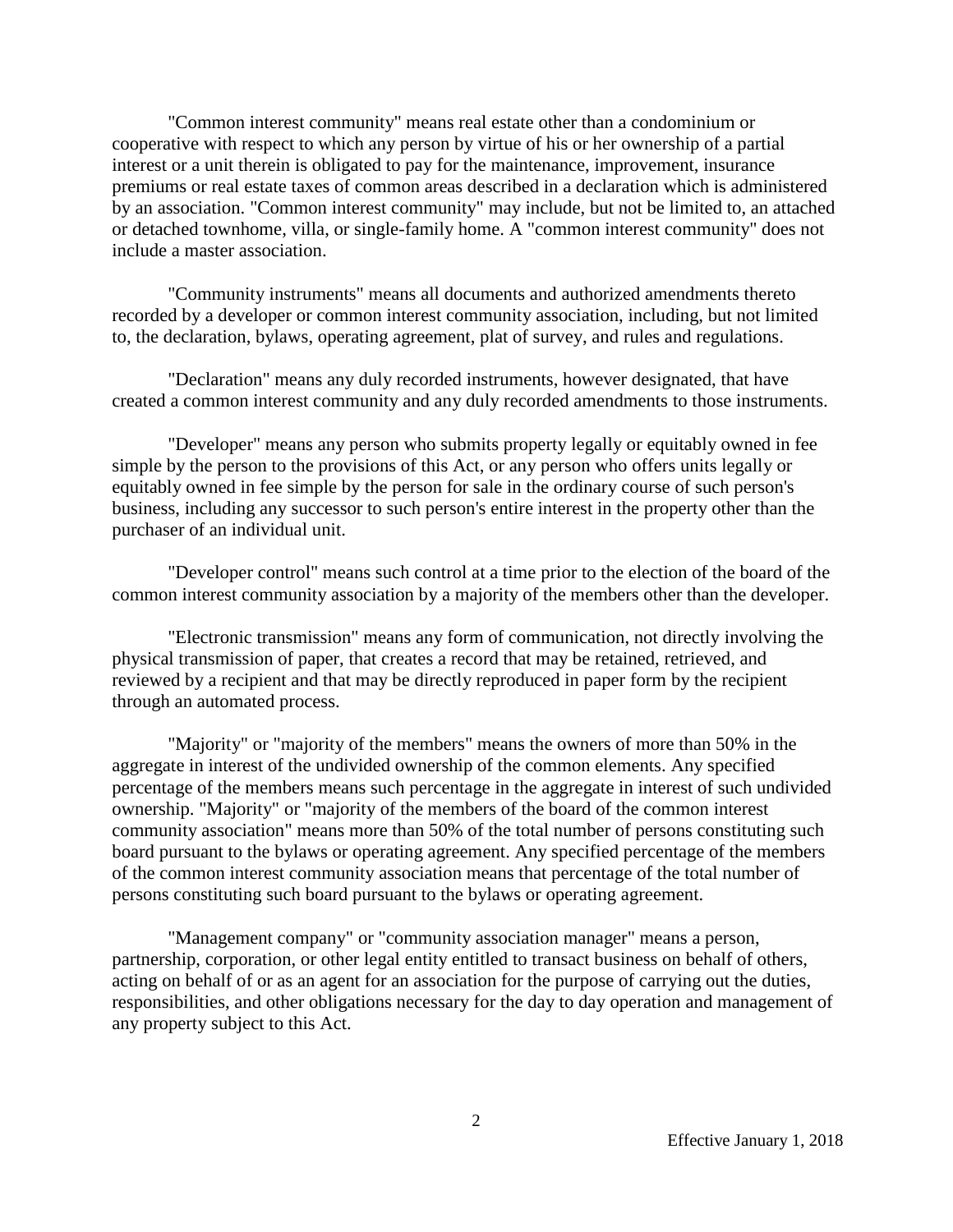"Meeting of the board" or "board meeting" means any gathering of a quorum of the members of the board of the common interest community association held for the purpose of conducting board business.

"Member" means the person or entity designated as an owner and entitled to one vote as defined by the community instruments. The terms "member" and "unit owner" may be used interchangeably as defined by the community instruments, except in situations in which a matter of legal title to the unit is involved or at issue, in which case the term "unit owner" would be the applicable term used.

"Membership" means the collective group of members entitled to vote as defined by the community instruments.

"Parcel" means the lot or lots or tract or tracts of land described in the declaration as part of a common interest community.

"Person" means a natural individual, corporation, partnership, trustee, or other legal entity capable of holding title to real property.

"Plat" means a plat or plats of survey of the parcel and of all units in the common interest community, which may consist of a three-dimensional horizontal and vertical delineation of all such units, structures, easements, and common areas on the property.

"Prescribed delivery method" means mailing, delivering, posting in an association publication that is routinely mailed to all members, electronic transmission, or any other delivery method that is approved in writing by the member and authorized by the community instruments.

"Property" means all the land, property, and space comprising the parcel, all improvements and structures erected, constructed or contained therein or thereon, including any building and all easements, rights, and appurtenances belonging thereto, and all fixtures and equipment intended for the mutual use, benefit, or enjoyment of the members, under the authority or control of a common interest community association.

"Purchaser" means any person or persons, other than the developer, who purchase a unit in a bona fide transaction for value.

"Record" means to record in the office of the recorder of the county wherein the property is located.

"Reserves" means those sums paid by members which are separately maintained by the common interest community association for purposes specified by the declaration and bylaws of the common interest community association.

"Unit" means a part of the property designed and intended for any type of independent use.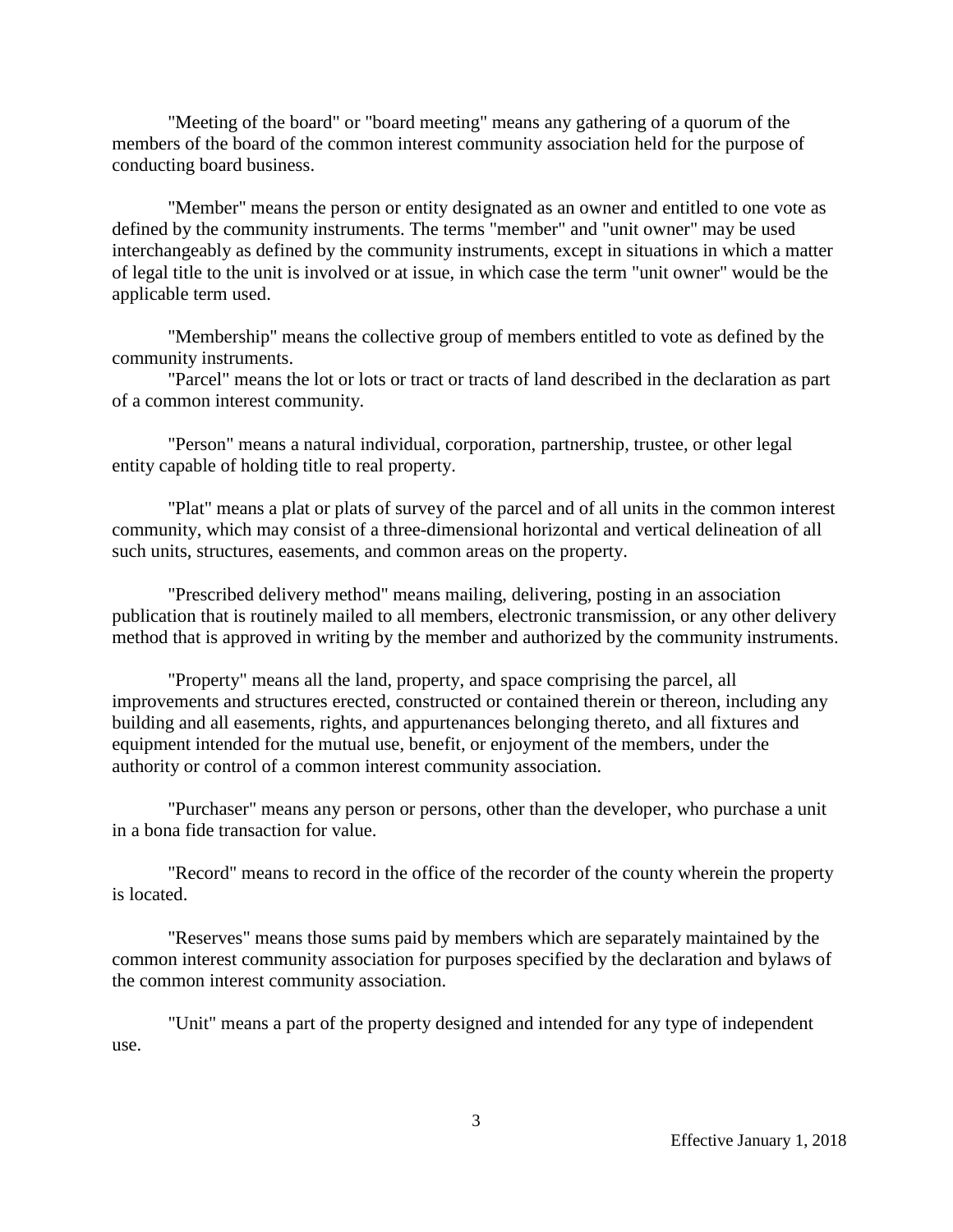"Unit owner" means the person or persons whose estates or interests, individually or collectively, aggregate fee simple absolute ownership of a unit.

# **Sec. 1-10. Applicability.**

Unless expressly provided otherwise herein, the provisions of this Act are applicable to all common interest community associations in this State.

# **Sec. 1-15. Construction, interpretation, and validity of community instruments.**

(a) Except to the extent otherwise provided by the declaration or other community instruments, the terms defined in Section 1-5 of this Act shall be deemed to have the meaning specified therein unless the context otherwise requires.

## (b) (Blank).

(c) A provision in the declaration limiting ownership, rental, or occupancy of a unit to a person 55 years of age or older shall be valid and deemed not to be in violation of Article 3 of the Illinois Human Rights Act provided that the person or the immediate family of a person owning, renting, or lawfully occupying such unit prior to the recording of the initial declaration shall not be deemed to be in violation of such age restriction so long as they continue to own or reside in such unit.

(d) Every common interest community association shall define a member and its relationship to the units or unit owners in its community instruments.

## **Sec. 1-20. Amendments to the declaration, bylaws, or operating agreement.**

(a) The administration of every property shall be governed by the declaration and bylaws or operating agreement, which may either be embodied in the declaration or in a separate instrument, a true copy of which shall be appended to and recorded with the declaration. No modification or amendment of the declaration, bylaws, or operating agreement shall be valid unless the same is set forth in an amendment thereof and such amendment is duly recorded. An amendment of the declaration, bylaws, or operating agreement shall be deemed effective upon recordation, unless the amendment sets forth a different effective date.

(b) Unless otherwise provided by this Act, amendments to community instruments authorized to be recorded shall be executed and recorded by the president of the board or such other officer authorized by the common interest community association or the community instruments.

(c) If an association that currently permits leasing amends its declaration, bylaws, or rules and regulations to prohibit leasing, nothing in this Act or the declarations, bylaws, rules and regulations of an association shall prohibit a unit owner incorporated under 26 USC 501(c)(3) which is leasing a unit at the time of the prohibition from continuing to do so until such time that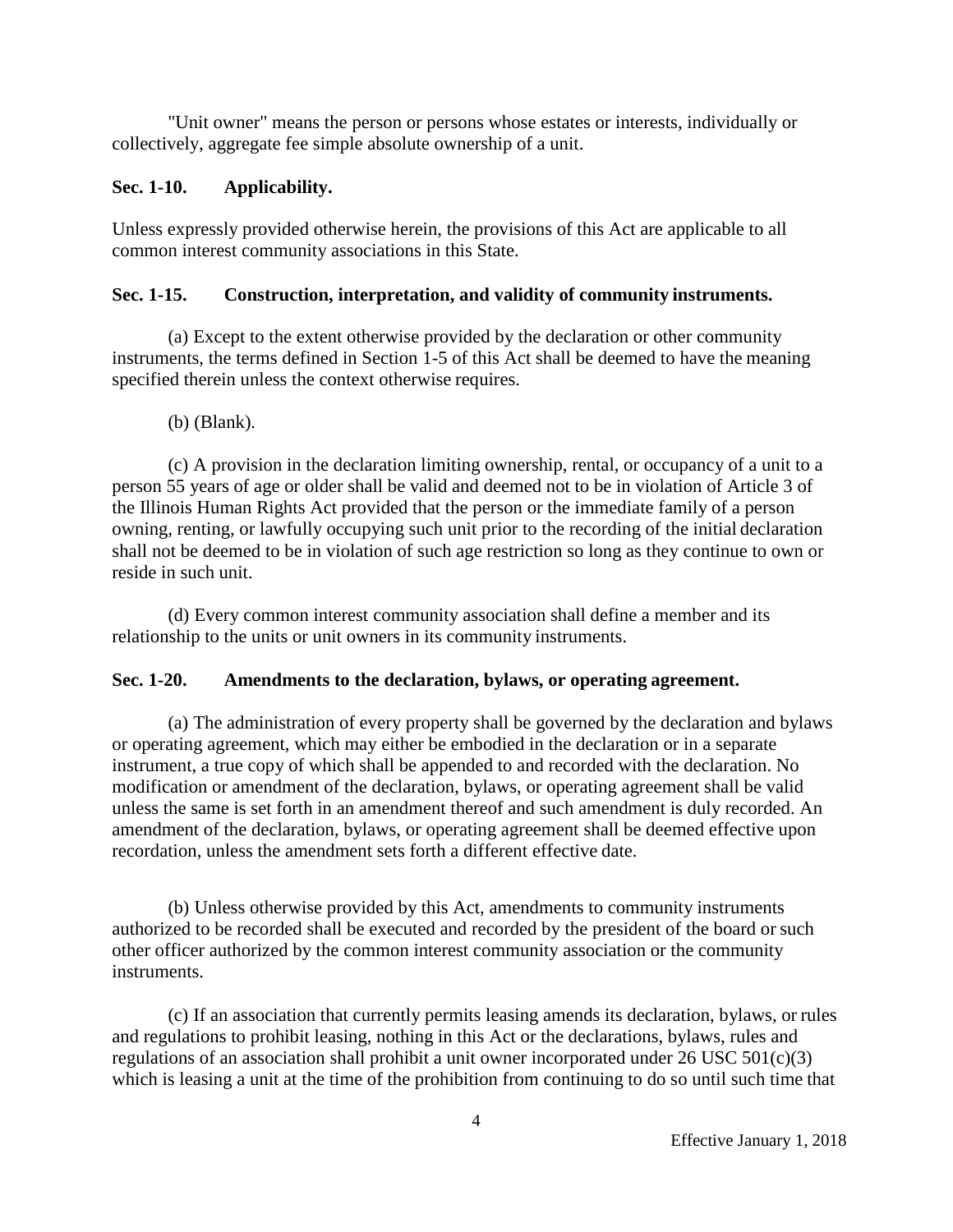the unit owner voluntarily sells the unit; and no special fine, fee, dues, or penalty shall be assessed against the unit owner for leasing its unit.

(d) No action to incorporate a common interest community as a municipality shall commence until an instrument agreeing to incorporation has been signed by two-thirds of the members.

(e) If the community instruments require approval of any mortgagee or lienholder of record and the mortgagee or lienholder of record receives a request to approve or consent to the amendment to the community instruments, the mortgagee or lienholder of record is deemed to have approved or consented to the request unless the mortgagee or lienholder of record delivers a negative response to the requesting party within 60 days after the mailing of the request. A request to approve or consent to an amendment to the community instruments that is required to be sent to a mortgagee or lienholder of record shall be sent by certified mail.

# **Sec. 1-25. Board of managers, board of directors, duties, elections, and voting.**

(a) Elections shall be held in accordance with the community instruments, provided that an election shall be held no less frequently than once every 24 months, for the board of managers or board of directors from among the membership of a common interest community association.

(b) (Blank).

(c) The members of the board shall serve without compensation, unless the community instruments indicate otherwise.

(d) No member of the board or officer shall be elected for a term of more than 4 years, but officers and board members may succeed themselves.

(e) If there is a vacancy on the board, the remaining members of the board may fill the vacancy by a two-thirds vote of the remaining board members until the next annual meeting of the membership or until members holding 20% of the votes of the association request a meeting of the members to fill the vacancy for the balance of the term. A meeting of the members shall be called for purposes of filling a vacancy on the board no later than 30 days following the filing of a petition signed by membership holding 20% of the votes of the association requesting such a meeting.

(f) There shall be an election of a:

(1) president from among the members of the board, who shall preside over the meetings of the board and of the membership;

(2) secretary from among the members of the board, who shall keep the minutes of all meetings of the board and of the membership and who shall, in general, perform all the duties incident to the office of secretary; and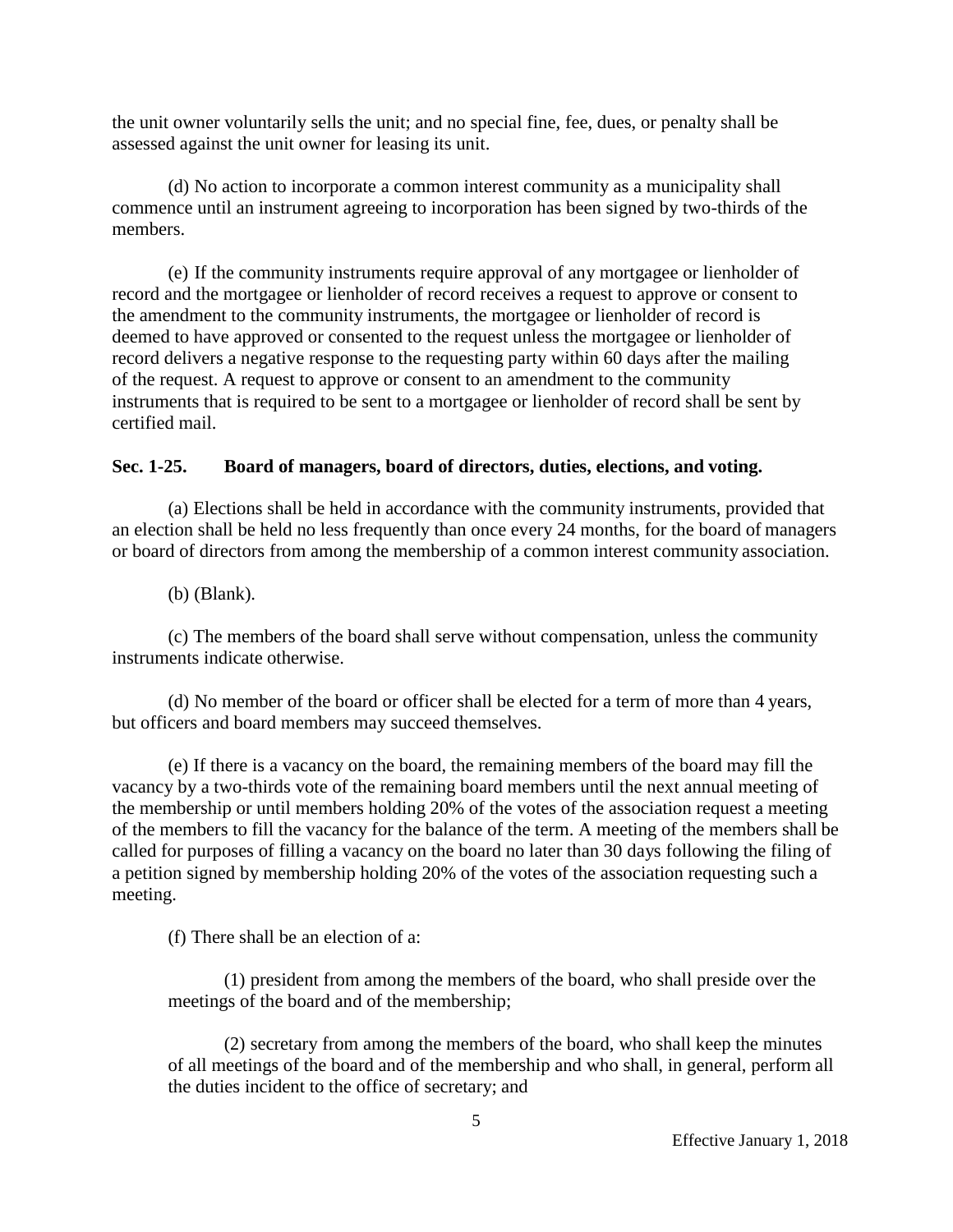(3) treasurer from among the members of the board, who shall keep the financial records and books of account.

(g) If no election is held to elect board members within the time period specified in the bylaws, or within a reasonable amount of time thereafter not to exceed 90 days, then 20% of the members may bring an action to compel compliance with the election requirements specified in the bylaws or operating agreement. If the court finds that an election was not held to elect members of the board within the required period due to the bad faith acts or omissions of the board of managers or the board of directors, the members shall be entitled to recover their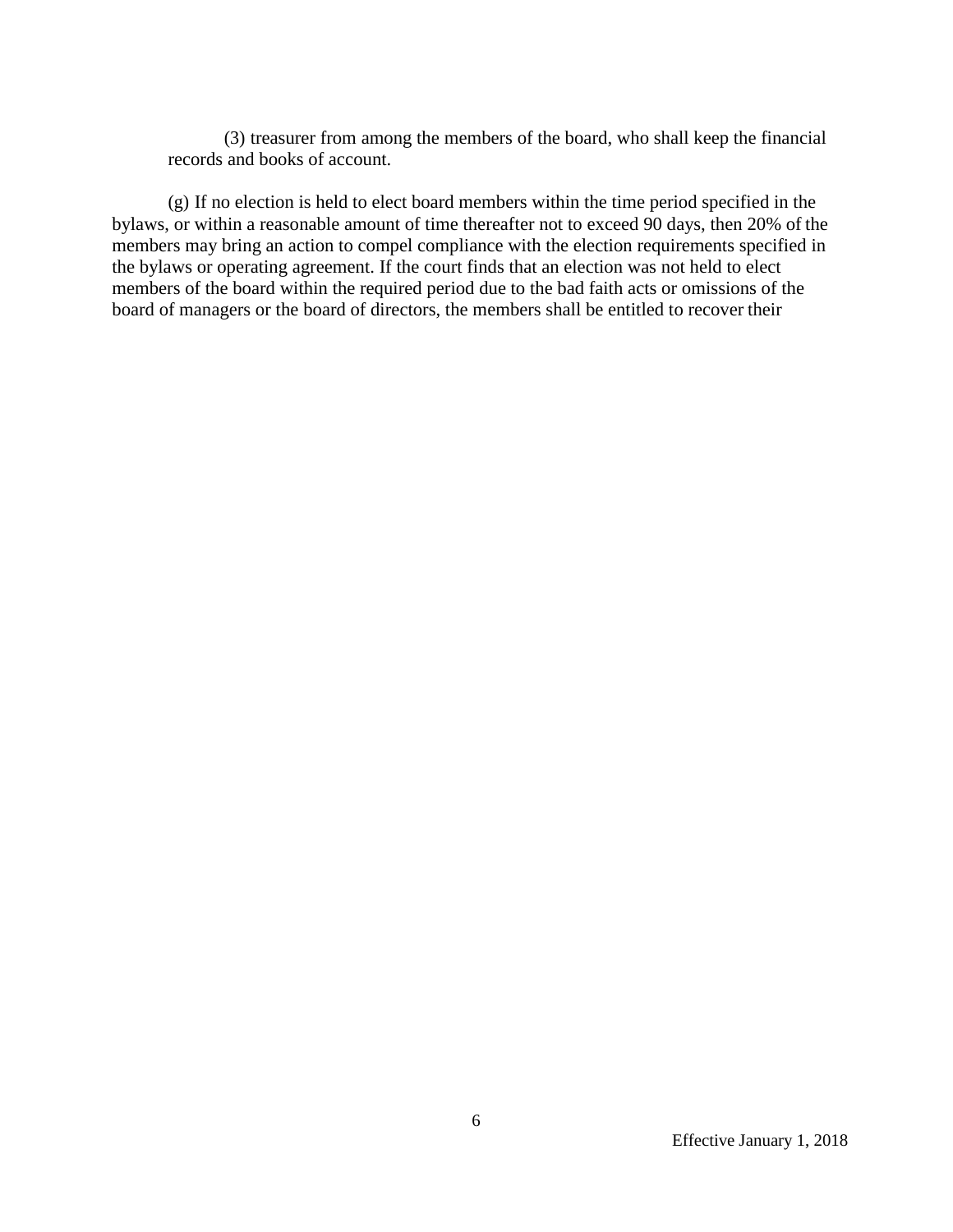reasonable attorney's fees and costs from the association. If the relevant notice requirements have been met and an election is not held solely due to a lack of a quorum, then this subsection (g) does not apply.

(h) Where there is more than one owner of a unit and there is only one member vote associated with that unit, if only one of the multiple owners is present at a meeting of the membership, he or she is entitled to cast the member vote associated with that unit.

(h-5) A member may vote:

(1) by proxy executed in writing by the member or by his or her duly authorized attorney in fact, provided, however, that the proxy bears the date of execution. Unless the community instruments or the written proxy itself provide otherwise, proxies will not be valid for more than 11 months after the date of its execution; or

(2) by submitting an association-issued ballot in person at the election meeting; or

(3) by submitting an association-issued ballot to the association or its designated agent by mail or other means of delivery specified in the declaration or bylaws; or

(4) by any electronic or acceptable technological means.

Votes cast under any paragraph of this subsection (h-5) are valid for the purpose of establishing a quorum.

(i) The association may, upon adoption of the appropriate rules by the board, conduct elections by electronic or acceptable technological means. Members may not vote by proxy in board elections. Instructions regarding the use of electronic means or acceptable technological means for voting shall be distributed to all members not less than 10 and not more than 30 days before the election meeting. The instruction notice must include the names of all candidates who have given the board or its authorized agent timely written notice of their candidacy and must give the person voting through electronic or acceptable technological means the opportunity to cast votes for candidates whose names do not appear on the ballot. The board rules shall provide and the instructions provided to the member shall state that a member who submits a vote using electronic or acceptable technological means may request and cast a ballot in person at the election meeting, and thereby void any vote previously submitted by that member.

(j) Upon proof of purchase, the purchaser of a unit from a seller other than the developer pursuant to an installment contract for purchase shall, during such times as he or she resides in the unit, be counted toward a quorum for purposes of election of members of the board at any meeting of the membership called for purposes of electing members of the board, shall have the right to vote for the members of the board of the common interest community association and to be elected to and serve on the board unless the seller expressly retains in writing any or all of such rights.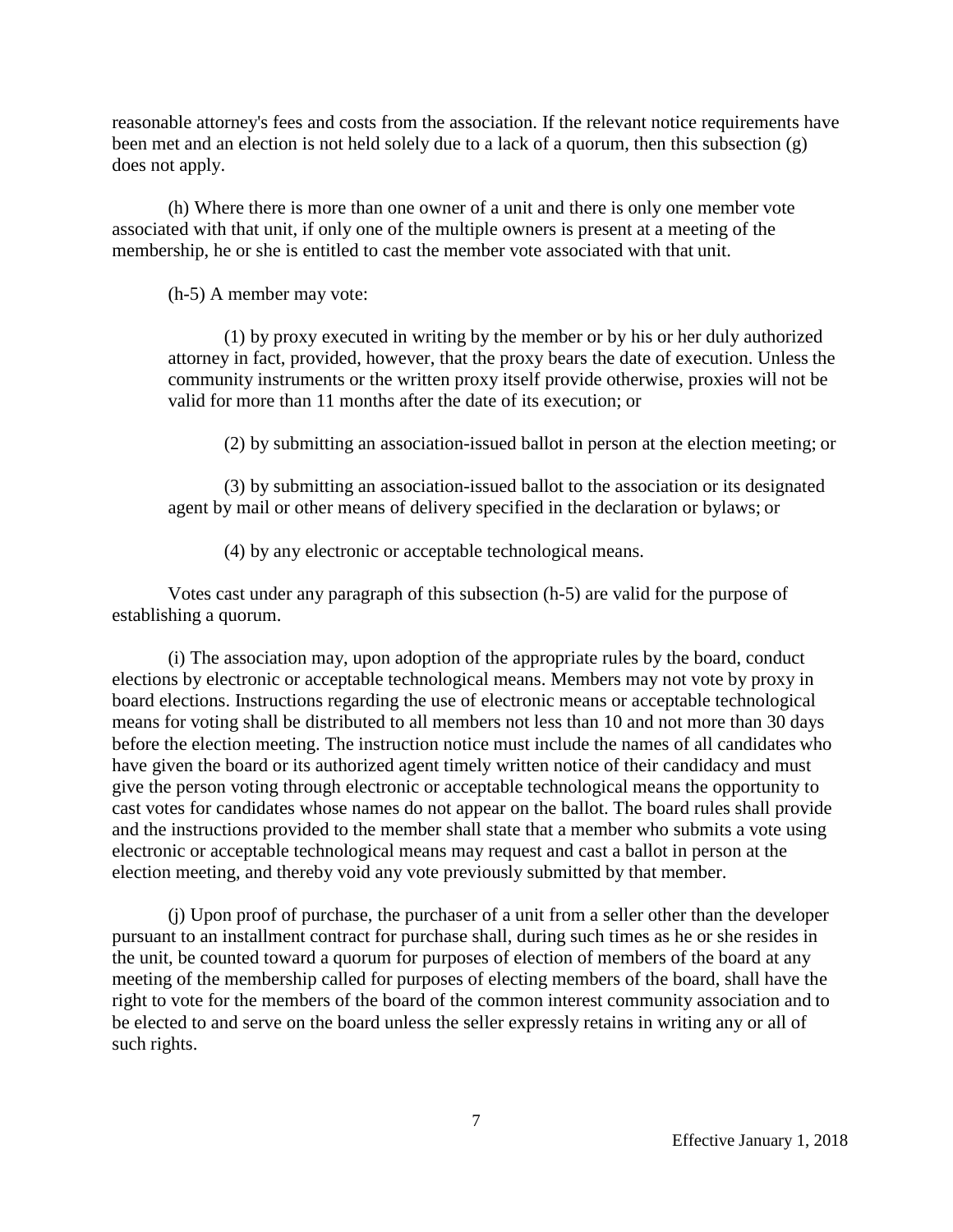## **Sec. 1-30. Board duties and obligations; records.**

(a) The board shall meet at least 4 times annually.

(b) A common interest community association may not enter into a contract with a current board member, or with a corporation, limited liability company, or partnership in which a board member or a member of his or her immediate family has 25% or more interest, unless notice of intent to enter into the contract is given to members within 20 days after a decision is made to enter into the contract and the members are afforded an opportunity by filing a petition, signed by 20% of the membership, for an election to approve or disapprove the contract; such petition shall be filed within 20 days after such notice and such election shall be held within 30 days after filing the petition. For purposes of this subsection, a board member's immediate family means the board member's spouse, parents, siblings, and children.

(c) The bylaws or operating agreement shall provide for the maintenance, repair, and replacement of the common areas and payments therefor, including the method of approving payment vouchers.

(d) (Blank).

(e) The association may engage the services of a manager or management company.

(f) The association shall have one class of membership unless the declaration, bylaws, or operating agreement provide otherwise; however, this subsection (f) shall not be construed to limit the operation of subsection (c) of Section 1-20 of this Act.

(g) The board shall have the power, after notice and an opportunity to be heard, to levy and collect reasonable fines from members or unit owners for violations of the declaration, bylaws, operating agreement, and rules and regulations of the common interest community association.

(h) Other than attorney's fees and court or arbitration costs, no fees pertaining to the collection of a member's or unit owner's financial obligation to the association, including fees charged by a manager or managing agent, shall be added to and deemed a part of a member's or unit owner's respective share of the common expenses unless: (i) the managing agent fees relate to the costs to collect common expenses for the association; (ii) the fees are set forth in a contract between the managing agent and the association; and (iii) the authority to add the management fees to a member's or unit owner's respective share of the common expenses is specifically stated in the declaration, bylaws, or operating agreement of the association.

(i) Board records.

(1) The board shall maintain the following records of the association and make them available for examination and copying at convenient hours of weekdays by any member or unit owner in a common interest community subject to the authority of the board, their mortgagees, and their duly authorized agents or attorneys: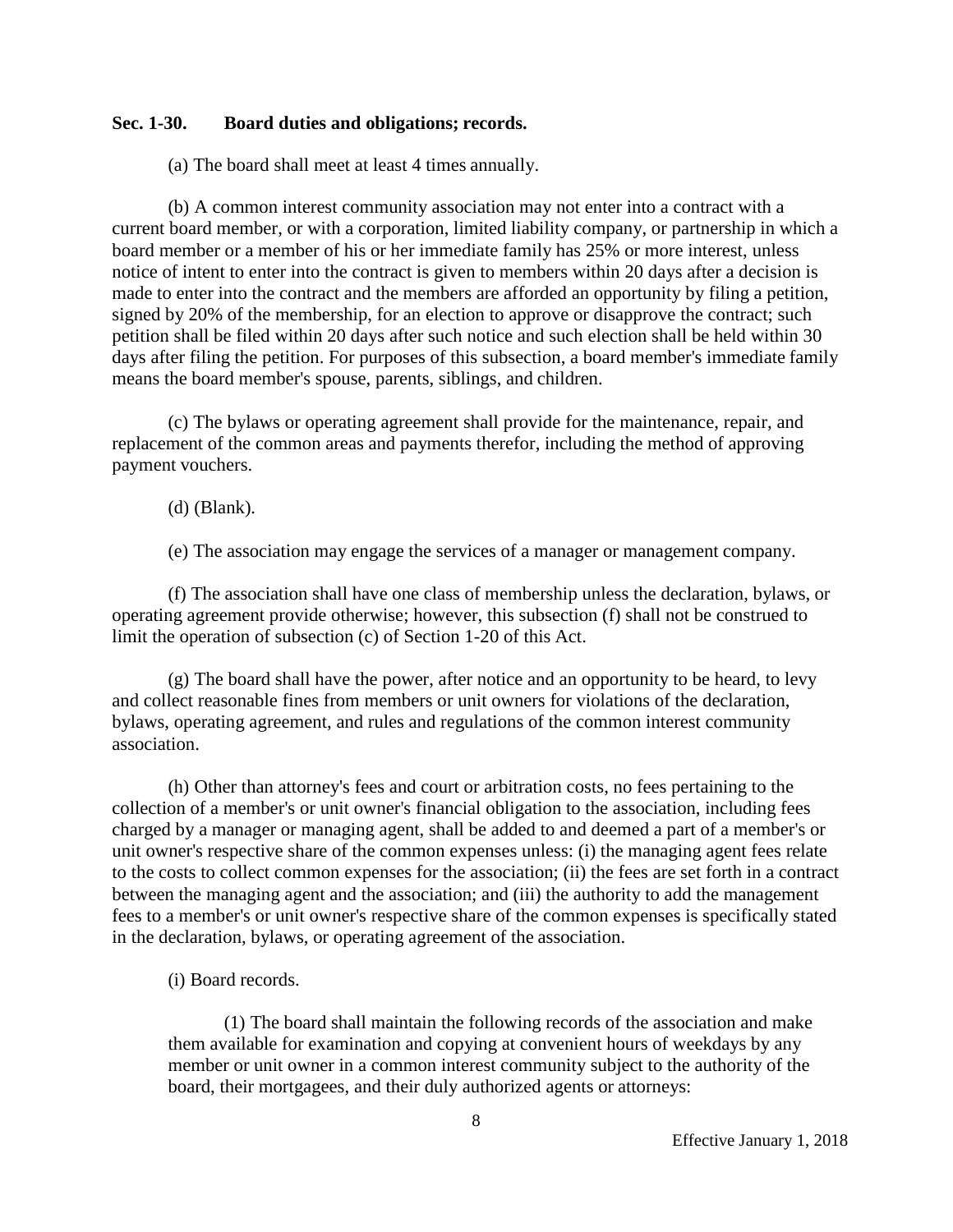(i) Copies of the recorded declaration, other community instruments, other duly recorded covenants and bylaws and any amendments, articles of incorporation, articles of organization, annual reports, and any rules and regulations adopted by the board shall be available. Prior to the organization of the board, the developer shall maintain and make available the records set forth in this paragraph (i) for examination and copying.

(ii) Detailed and accurate records in chronological order of the receipts and expenditures affecting the common areas, specifying and itemizing the maintenance and repair expenses of the common areas and any other expenses incurred, and copies of all contracts, leases, or other agreements entered into by the board shall be maintained.

(iii) The minutes of all meetings of the board which shall be maintained for not less than 7 years.

(iv) With a written statement of a proper purpose, ballots and proxies related thereto, if any, for any election held for the board and for any other matters voted on by the members, which shall be maintained for not less than one year.

(v) With a written statement of a proper purpose, such other records of the board as are available for inspection by members of a not-for-profit corporation pursuant to Section 107.75 of the General Not For Profit Corporation Act of 1986 shall be maintained.

(vi) With respect to units owned by a land trust, a living trust, or other legal entity, the trustee, officer, or manager of the entity may designate, in writing, a person to cast votes on behalf of the member or unit owner and a designation shall remain in effect until a subsequent document is filed with the association.

(2) Where a request for records under this subsection is made in writing to the board or its agent, failure to provide the requested record or to respond within 30 days shall be deemed a denial by the board.

(3) A reasonable fee may be charged by the board for the cost of retrieving and copying records properly requested.

(4) If the board fails to provide records properly requested under paragraph (1) of this subsection (i) within the time period provided in that paragraph (1), the member may seek appropriate relief and shall be entitled to an award of reasonable attorney's fees and costs if the member prevails and the court finds that such failure is due to the acts or omissions of the board of managers or the board of directors.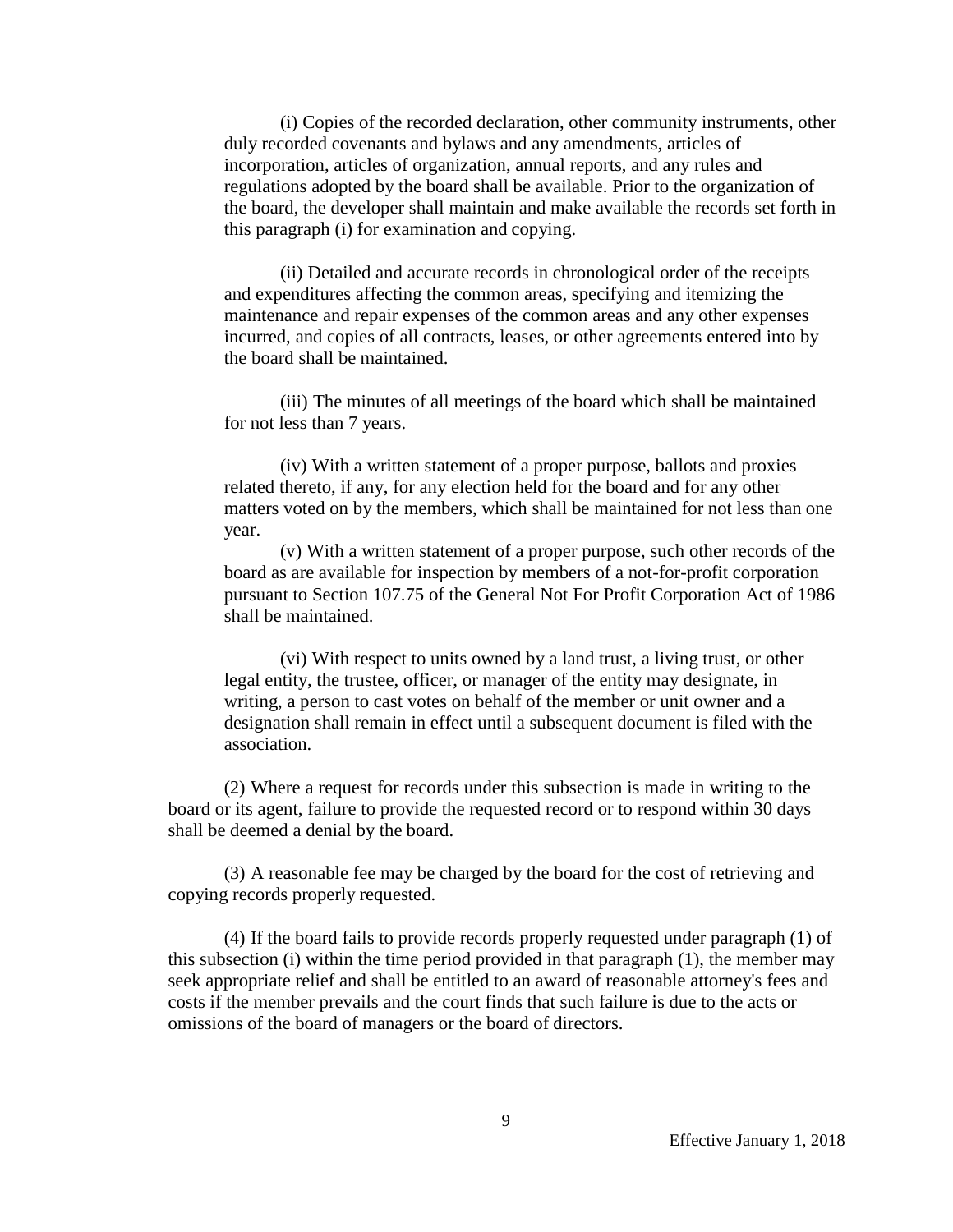(j) The board shall have standing and capacity to act in a representative capacity in relation to matters involving the common areas or more than one unit, on behalf of the members or unit owners as their interests may appear.

#### **Sec. 1-35. Member powers, duties, and obligations.**

(a) The provisions of this Act, the declaration, bylaws, other community instruments, and rules and regulations that relate to the use of an individual unit or the common areas shall be applicable to any person leasing a unit and shall be deemed to be incorporated in any lease executed or renewed on or after the effective date of this Act. Unless otherwise provided in the community instruments, with regard to any lease entered into subsequent to the effective date of this Act, the unit owner leasing the unit shall deliver a copy of the signed lease to the association or if the lease is oral, a memorandum of the lease, not later than the date of occupancy or 10 days after the lease is signed, whichever occurs first.

(b) If there are multiple owners of a single unit, only one of the multiple owners shall be eligible to serve as a member of the board at any one time, unless the unit owner owns another unit independently.

(c) Two-thirds of the membership may remove a board member as a director at a duly called special meeting.

(d) In the event of any resale of a unit in a common interest community association by a member or unit owner other than the developer, the board shall make available for inspection to the prospective purchaser, upon demand, the following:

(1) A copy of the declaration, other instruments, and any rules and regulations.

(2) A statement of any liens, including a statement of the account of the unit setting forth the amounts of unpaid assessments and other charges due and owing.

(3) A statement of any capital expenditures anticipated by the association within the current or succeeding 2 fiscal years.

(4) A statement of the status and amount of any reserve or replacement fund and any other fund specifically designated for association projects.

(5) A copy of the statement of financial condition of the association for the last fiscal year for which such a statement is available.

(6) A statement of the status of any pending suits or judgments in which the association is a party.

(7) A statement setting forth what insurance coverage is provided for all members or unit owners by the association for common properties.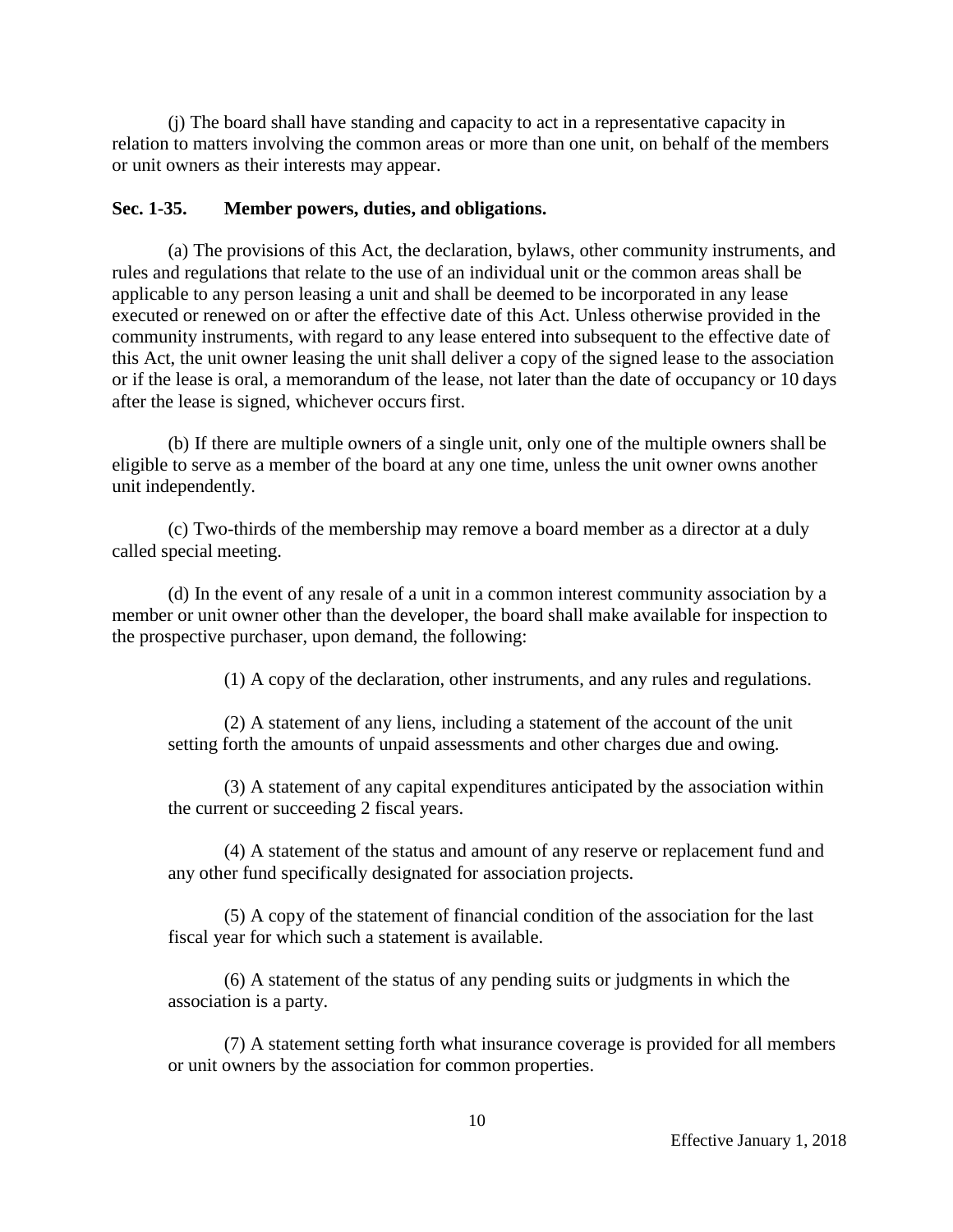The principal officer of the board or such other officer as is specifically designated shall furnish the above information within 30 days after receiving a written request for such information.

A reasonable fee covering the direct out-of-pocket cost of copying and providing such information may be charged by the association or the board to the unit seller for providing the information.

### **Sec. 1-40. Meetings.**

(a) Notice of any membership meeting shall be given detailing the time, place, and purpose of such meeting no less than 10 and no more than 30 days prior to the meeting through a prescribed delivery method.

#### (b) Meetings.

(1) Twenty percent of the membership shall constitute a quorum, unless the community instruments indicate a lesser amount.

(2) The membership shall hold an annual meeting. The board of directors may be elected at the annual meeting.

(3) Special meetings of the board may be called by the president, by 25% of the members of the board, or by any other method that is prescribed in the community instruments. Special meetings of the membership may be called by the president, the board, 20% of the membership, or any other method that is prescribed in the community instruments.

(4) Except to the extent otherwise provided by this Act, the board shall give the members notice of all board meetings at least 48 hours prior to the meeting by sending notice by using a prescribed delivery method or by posting copies of notices of meetings in entranceways, elevators, or other conspicuous places in the common areas of the common interest community at least 48 hours prior to the meeting except where there is no common entranceway for 7 or more units, the board may designate one or more locations in the proximity of these units where the notices of meetings shall be posted. The board shall give members notice of any board meeting, through a prescribed delivery method, concerning the adoption of (i) the proposed annual budget, (ii) regular assessments, or (iii) a separate or special assessment within 10 to 60 days prior to the meeting, unless otherwise provided in Section 1-45 (a) or any other provision of this Act.

(5) Meetings of the board shall be open to any unit owner, except that the board may close any portion of a noticed meeting or meet separately from a noticed meeting: (i) to discuss litigation when an action against or on behalf of the particular association has been filed and is pending in a court or administrative tribunal, or when the common interest community association finds that such an action is probable or imminent, (ii) to discuss third party contracts or information regarding appointment, employment,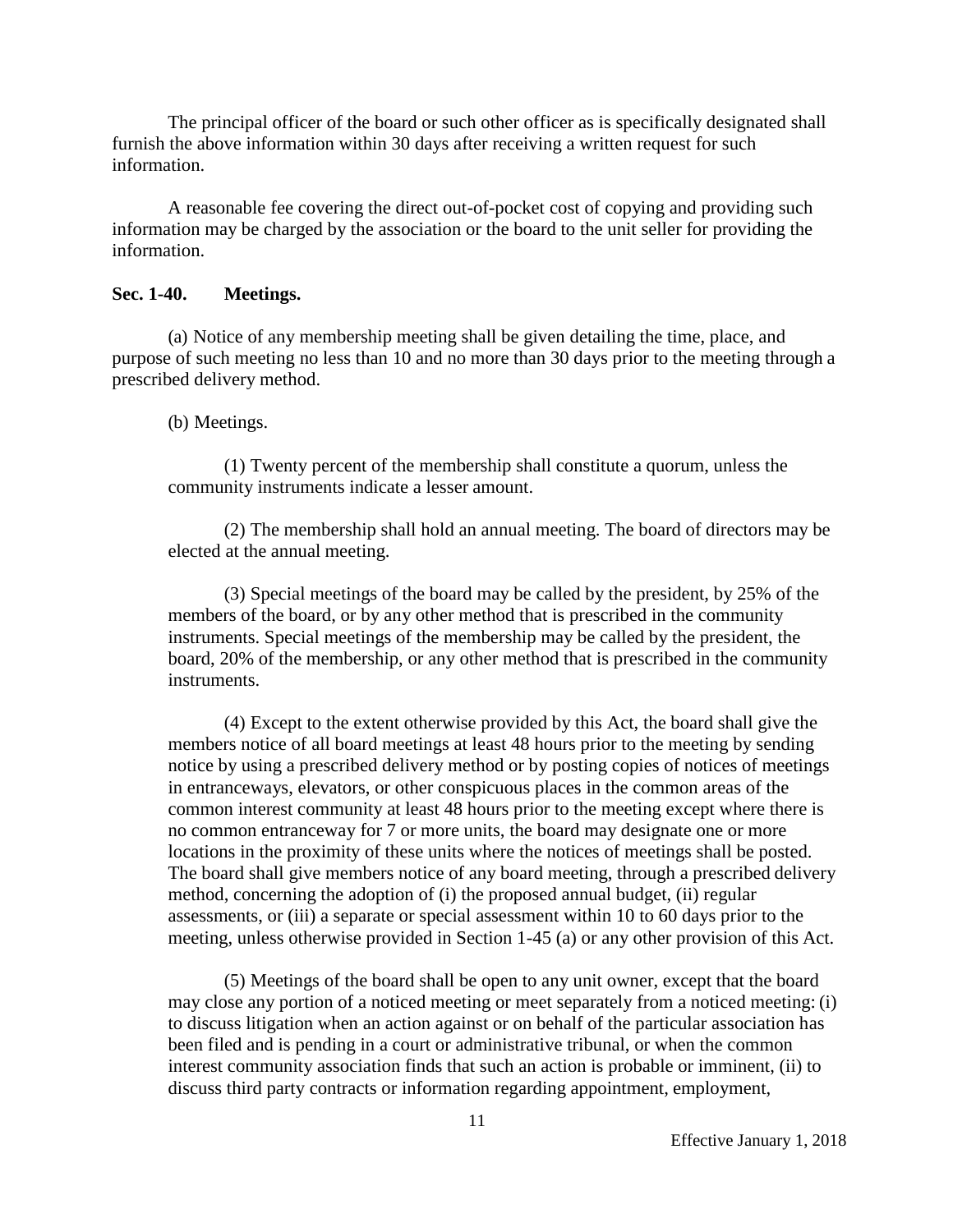engagement, or dismissal of an employee, independent contractor, agent, or other provider of goods and services, (iii) to interview a potential employee, independent contractor, agent, or other provider of goods and services, (iv) to discuss violations of rules and regulations of the association, (v) to discuss a member's or unit owner's unpaid share of common expenses, or (vi) to consult with the association's legal counsel. Any vote on these matters shall be taken at a meeting or portion thereof open to any member.

(6) The board must reserve a portion of the meeting of the board for comments by members; provided, however, the duration and meeting order for the member comment period is within the sole discretion of the board.

### **Sec. 1-45. Finances.**

(a) Each member shall receive through a prescribed delivery method, at least 30 days but not more than 60 days prior to the adoption thereof by the board, a copy of the proposed annual budget together with an indication of which portions are intended for reserves, capital expenditures or repairs or payment of real estate taxes.

(b) The board shall provide all members with a reasonably detailed summary of the receipts, common expenses, and reserves for the preceding budget year. The board shall (i) make available for review to all members an itemized accounting of the common expenses for the preceding year actually incurred or paid, together with an indication of which portions were for reserves, capital expenditures or repairs or payment of real estate taxes and with a tabulation of the amounts collected pursuant to the budget or assessment, and showing the net excess or deficit of income over expenditures plus reserves or (ii) provide a consolidated annual independent audit report of the financial status of all fund accounts within the association.

(c) If an adopted budget or any separate assessment adopted by the board would result in the sum of all regular and separate assessments payable in the current fiscal year exceeding 115% of the sum of all regular and separate assessments payable during the preceding fiscal year, the common interest community association, upon written petition by members with 20% of the votes of the association delivered to the board within 14 days of the board action, shall call a meeting of the members within 30 days of the date of delivery of the petition to consider the budget or separate assessment; unless a majority of the total votes of the members are cast at the meeting to reject the budget or separate assessment, it shall be deemed ratified.

(d) If total common expenses exceed the total amount of the approved and adopted budget, the common interest community association shall disclose this variance to all its members and specifically identify the subsequent assessments needed to offset this variance in future budgets.

(e) Separate assessments for expenditures relating to emergencies or mandated by law may be adopted by the board without being subject to member approval or the provisions of subsection (c) or (f) of this Section. As used herein, "emergency" means a danger to or a compromise of the structural integrity of the common areas or any of the common facilities of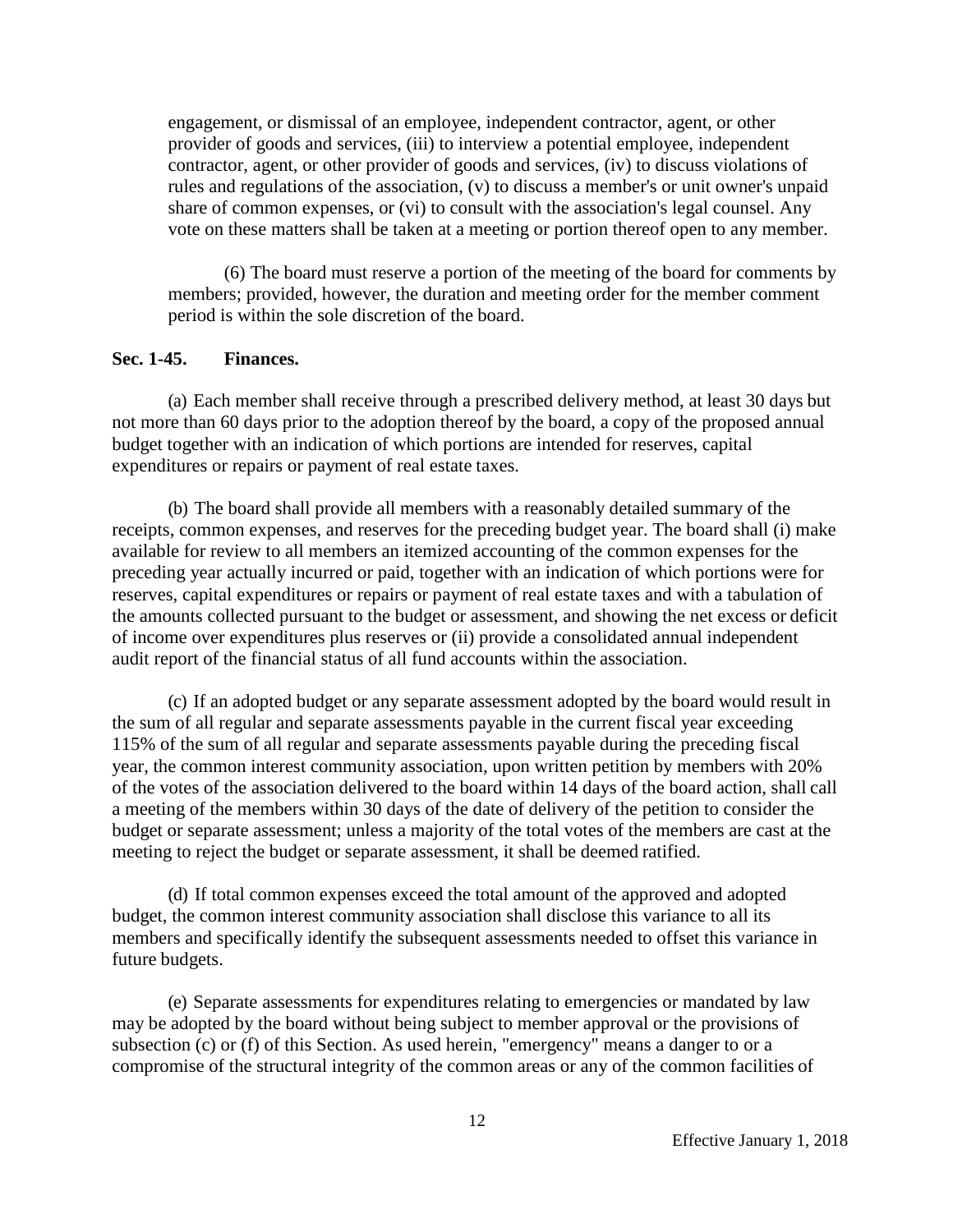the common interest community. "Emergency" also includes a danger to the life, health or safety of the membership.

(f) Assessments for additions and alterations to the common areas or to associationowned property not included in the adopted annual budget, shall be separately assessed and are subject to approval of a simple majority of the total members at a meeting called for that purpose.

(g) The board may adopt separate assessments payable over more than one fiscal year. With respect to multi-year assessments not governed by subsections (e) and (f) of this Section, the entire amount of the multi-year assessment shall be deemed considered and authorized in the first fiscal year in which the assessment is approved.

(h) The board of a common interest community association shall have the authority to establish and maintain a system of master metering of public utility services to collect payments in conjunction therewith, subject to the requirements of the Tenant Utility Payment Disclosure Act.

(i) An association subject to this Act that consists of 100 or more units shall use generally accepted accounting principles in fulfilling any accounting obligations under this Act.

# **Sec. 1-47. Successor developers.**

Any assignment of a developer's interest in the property is not effective until the successor: (i) obtains the assignment in writing; and (ii) records the assignment.

# **Sec. 1-50. Administration of property prior to election of the initial board of directors.**

(a) Until the election of the initial board whose declaration is recorded on or after the effective date of this Act, the same rights, titles, powers, privileges, trusts, duties, and obligations that are vested in or imposed upon the board by this Act or in the declaration or other duly recorded covenant shall be held and performed by the developer.

(b) The election of the initial board, whose declaration is recorded on or after the effective date of this Act, shall be held not later than 60 days after the conveyance by the developer of 75% of the units, or 3 years after the recording of the declaration, whichever is earlier. The developer shall give at least 21 days' notice of the meeting to elect the initial board of directors and shall upon request provide to any member, within 3 working days of the request, the names, addresses, and weighted vote of each member entitled to vote at the meeting. Any member shall, upon receipt of the request, be provided with the same information, within 10 days after the request, with respect to each subsequent meeting to elect members of the board of directors.

(c) If the initial board of a common interest community association whose declaration is recorded on or after the effective date of this Act is not elected by the time established in subsection (b), the developer shall continue in office for a period of 30 days, whereupon written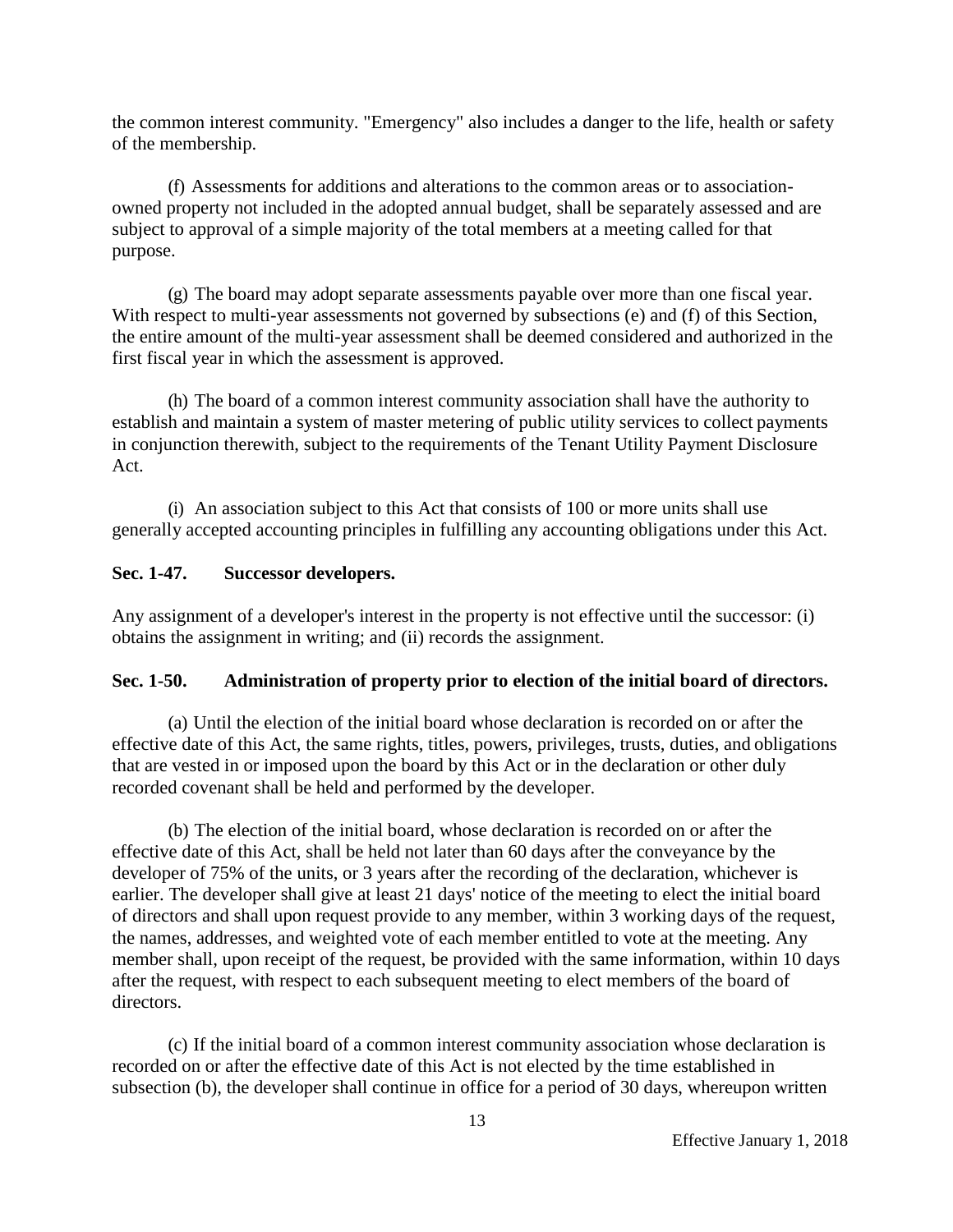notice of his or her resignation shall be sent to all of the unit owners or members.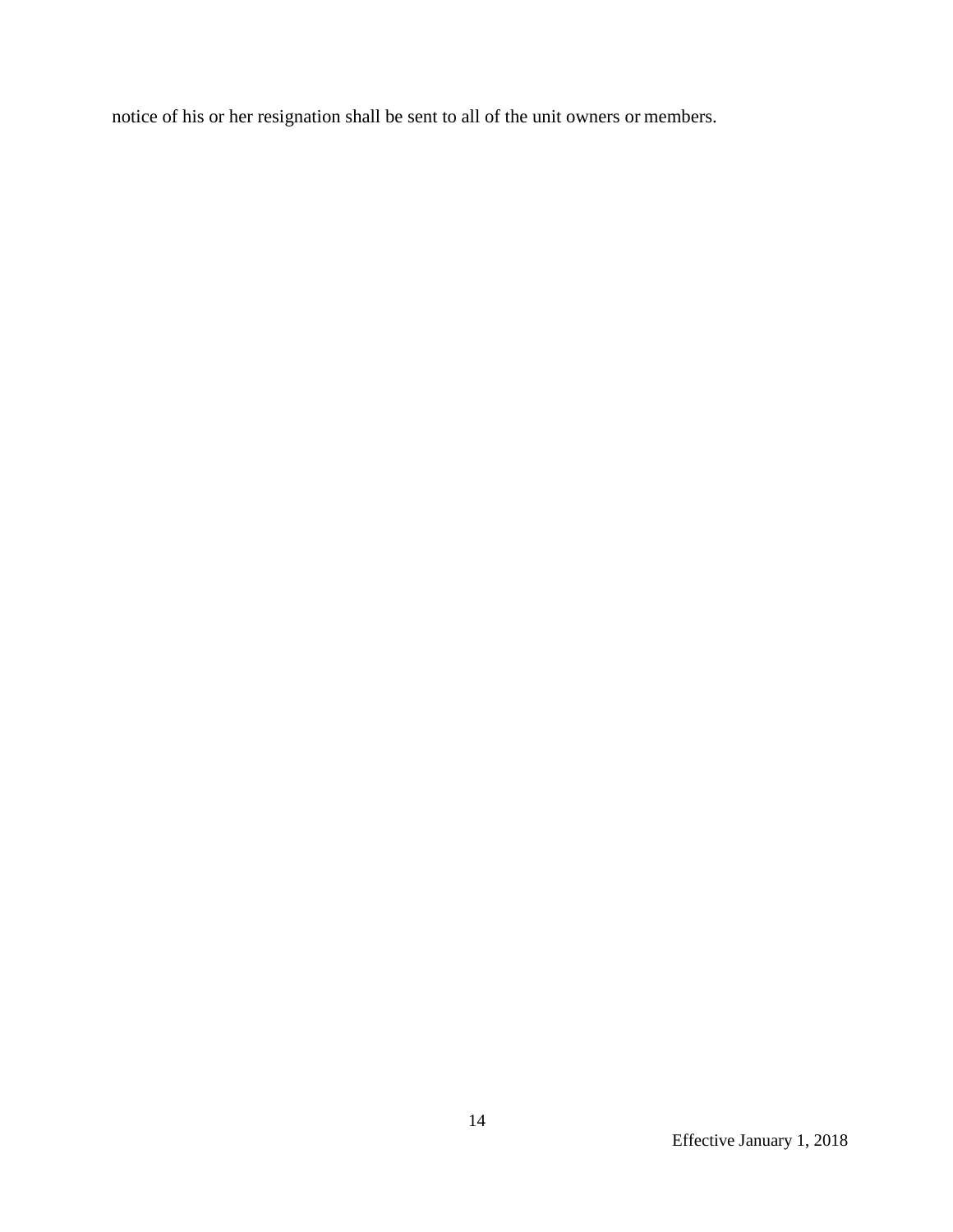(d) Within 60 days following the election of a majority of the board, other than the developer, by members, the developer shall deliver to the board:

(1) All original documents as recorded or filed pertaining to the property, its administration, and the association, such as the declaration, articles of incorporation, articles of organization, other instruments, annual reports, minutes, rules and regulations, and contracts, leases, or other agreements entered into by the association. If any original documents are unavailable, a copy may be provided if certified by affidavit of the developer, or an officer or agent of the developer, as being a complete copy of the actual document recorded or filed.

(2) A detailed accounting by the developer, setting forth the source and nature of receipts and expenditures in connection with the management, maintenance, and operation of the property, copies of all insurance policies, and a list of any loans or advances to the association which are outstanding.

(3) Association funds, which shall have been at all times segregated from any other moneys of the developer.

(4) A schedule of all real or personal property, equipment, and fixtures belonging to the association, including documents transferring the property, warranties, if any, for all real and personal property and equipment, deeds, title insurance policies, and all tax bills.

(5) A list of all litigation, administrative action, and arbitrations involving the association, any notices of governmental bodies involving actions taken or which may be taken concerning the association, engineering and architectural drawings and specifications as approved by any governmental authority, all other documents filed with any other governmental authority, all governmental certificates, correspondence involving enforcement of any association requirements, copies of any documents relating to disputes involving members or unit owners, and originals of all documents relating to everything listed in this paragraph.

(6) If the developer fails to fully comply with this subsection (d) within the 60 days provided and fails to fully comply within 10 days after written demand mailed by registered or certified mail to his or her last known address, the board may bring an action to compel compliance with this subsection (d). If the court finds that any of the required deliveries were not made within the required period, the board shall be entitled to recover its reasonable attorney's fees and costs incurred from and after the date of expiration of the 10-day demand.

(e) With respect to any common interest community association whose declaration is recorded on or after the effective date of this Act, any contract, lease, or other agreement made prior to the election of a majority of the board other than the developer by or on behalf of members or underlying common interest community association, the association or the board, which extends for a period of more than 2 years from the recording of the declaration, shall be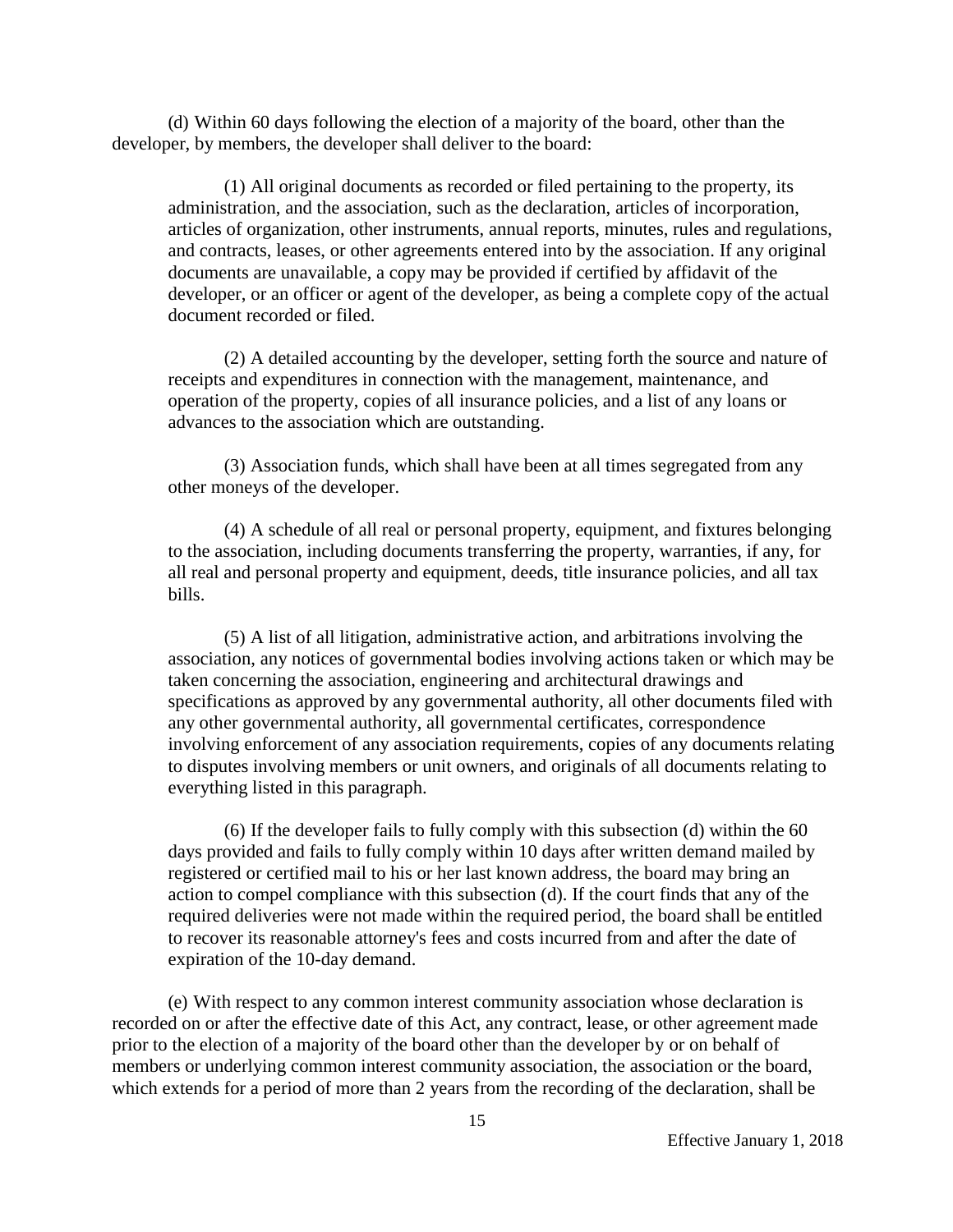subject to cancellation by more than one-half of the votes of the members, other than the developer, cast at a special meeting of members called for that purpose during a period of 90 days prior to the expiration of the 2-year period if the board is elected by the members, otherwise by more than one-half of the underlying common interest community association board. At least 60 days prior to the expiration of the 2-year period, the board or, if the board is still under developer control, the developer shall send notice to every member notifying them of this provision, of what contracts, leases, and other agreements are affected, and of the procedure for calling a meeting of the members or for action by the board for the purpose of acting to terminate such contracts, leases or other agreements. During the 90-day period the other party to the contract, lease, or other agreement shall also have the right of cancellation.

(f) The statute of limitations for any actions in law or equity that the board may bring shall not begin to run until the members have elected a majority of the members of the board.

# **Sec. 1-55. Fidelity insurance.**

An association with 30 or more units shall obtain and maintain fidelity insurance covering persons who control or disburse funds of the association for the maximum amount of coverage that is commercially available or reasonably required to protect funds in the custody or control of the association. All management companies which are responsible for the funds held or administered by the association shall maintain and furnish to the association a fidelity bond for the maximum amount of coverage that is commercially available or reasonably required to protect funds in the custody of the management company at any time. The association shall bear the cost of the fidelity insurance and fidelity bond, unless otherwise provided by contract between the association and a management company.

## **Sec. 1-60. Errors, omissions, and inconsistencies.**

(a) If a provision of the community instruments does not conform to this Act or to another applicable law because of an error, omission, or inconsistency in the community instruments of the association, the association may correct the error, omission, or inconsistency to conform the community instruments to this Act or to another applicable law by an amendment adopted by vote of two-thirds of the board of directors, without a membership vote. A provision in the community instruments requiring members of record to vote to approve an amendment to the community instruments, or for the members of record to be given notice of an amendment to the community instruments, does not apply to an amendment that corrects an omission, error, or inconsistency to conform the community instruments to this Act or to another applicable law.

(b) If, through a scrivener's error, a unit has not been designated as owning an appropriate undivided share of the common areas or does not bear an appropriate share of the common expenses, or if all of the common expenses or all of the common elements have not been distributed in the declaration, so that the sum total of the shares of common areas which have been distributed or the sum total of the shares of the common expenses fail to equal 100%, or if it appears that more than 100% of the common elements or common expenses have been distributed, the error may be corrected by operation of law by filing an amendment to the declaration, approved by vote of two-thirds of the members of the board or a majority vote of the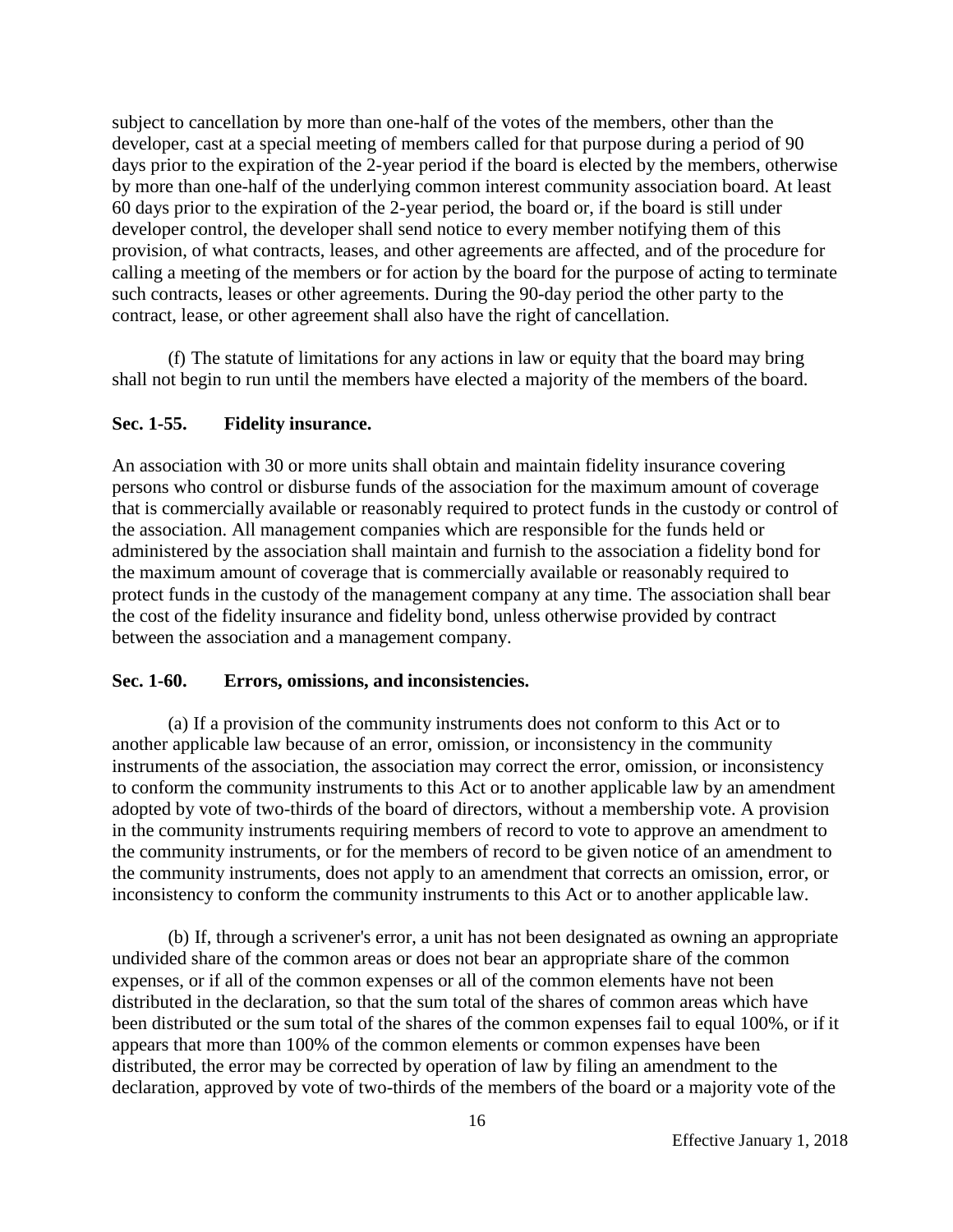members at a meeting called for that purpose, which proportionately adjusts all percentage interests so that the total is equal to 100%, unless the declaration specifically provides for a different procedure or different percentage vote by the owners of the units and the owners of mortgages thereon affected by modification being made in the undivided interest in the common areas, the number of votes in the association or the liability for common expenses appertaining to the unit.

(c) If a scrivener's error in the declaration or other instrument is corrected by vote of twothirds of the members of the board pursuant to the authority established in subsection (a) or subsection (b), the board, upon written petition by members with 20% of the votes of the association received within 30 days of the board action, shall call a meeting of the members within 30 days of the filing of the petition to consider the board action. Unless a majority of the votes of the members of the association are cast at the meeting to reject the action, it is ratified whether or not a quorum is present.

(d) Nothing contained in this Section shall be construed to invalidate any provision of a declaration authorizing the developer to amend an instrument prior to the latest date on which the initial membership meeting of the members must be held, whether or not it has actually been held, to bring the instrument into compliance with the legal requirements of the Federal National Mortgage Association, the Federal Home Loan Mortgage Corporation, the Federal Housing Administration, the United States Department of Veterans Affairs, or their respective successors and assigns.

# **Sec. 1-65. Management company.**

A management company holding reserve funds of an association shall at all times maintain a separate account for each association, unless by contract the board of managers of the association authorizes a management company to maintain association reserves in a single account with other associations for investment purposes. With the consent of the board of managers of the association, the management company may hold all operating funds of associations which it manages in a single operating account, but shall at all times maintain records identifying all moneys of each association in such operating account. Such operating and reserve funds held by the management company for the association shall not be subject to attachment by any creditor of the management company. A management company that provides common interest community association management services for more than one common interest community association shall maintain separate, segregated accounts for each common interest community association. The funds shall not, in any event, be commingled with funds of the management company, the firm of the management company, or any other common interest community association. The maintenance of these accounts shall be custodial, and the accounts shall be in the name of the respective common interest community association.

## **Sec. 1-70. Display of American flag or military flag.**

(a) Notwithstanding any provision in the declaration, bylaws, community instruments, rules, regulations, or agreements or other instruments of a common interest community association or a board's construction of any of those instruments, a board may not prohibit the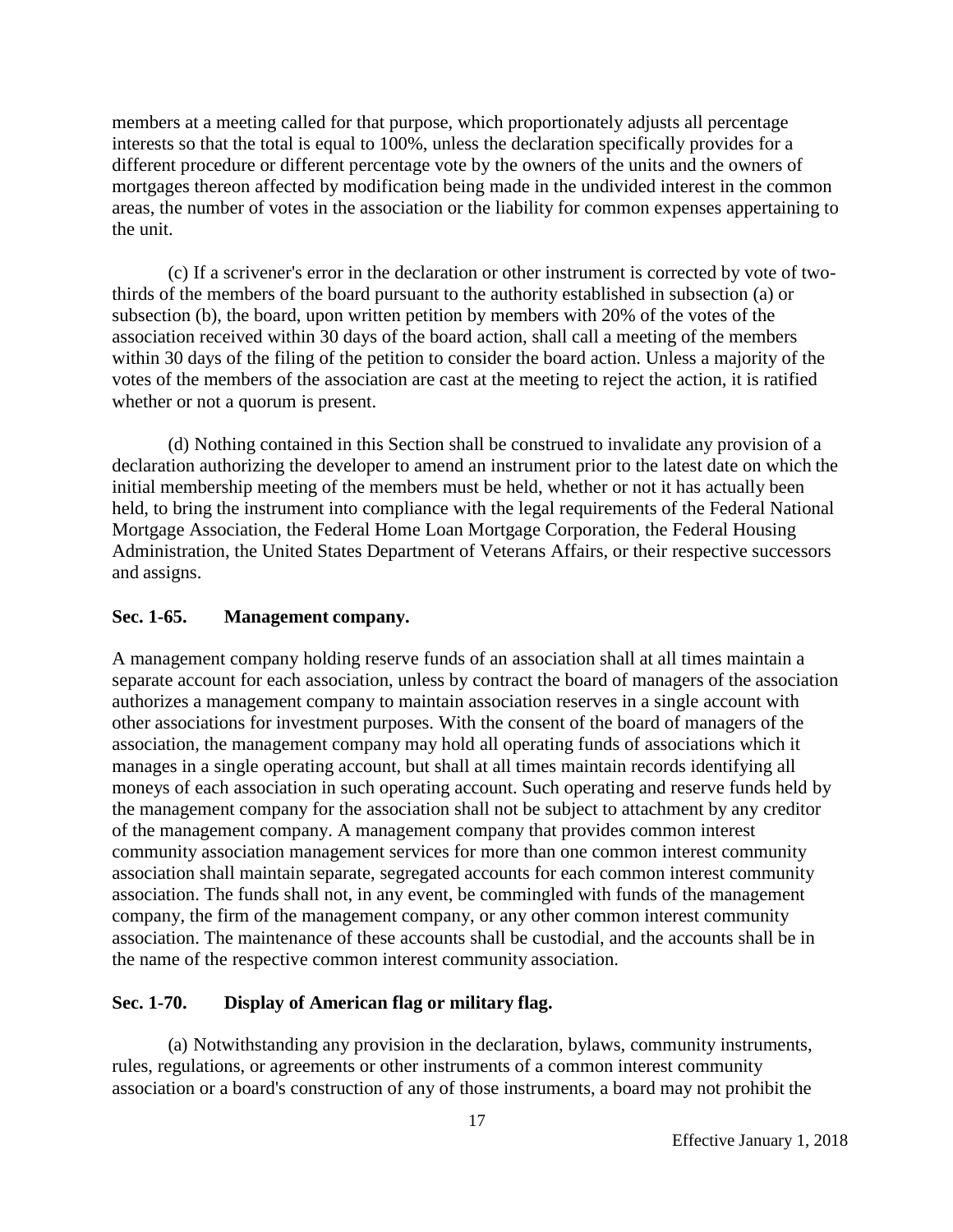display of the American flag or a military flag, or both, on or within the limited common areas and facilities of a unit owner or on the immediately adjacent exterior of the building in which the unit of a unit owner is located. A board may adopt reasonable rules and regulations, consistent with Sections 4 through 10 of Chapter 1 of Title 4 of the United States Code, regarding the placement and manner of display of the American flag and a board may adopt reasonable rules and regulations regarding the placement and manner of display of a military flag. A board may not prohibit the installation of a flagpole for the display of the American flag or a military flag, or both, on or within the limited common areas and facilities of a unit owner or on the immediately adjacent exterior of the building in which the unit of a unit owner is located, but a board may adopt reasonable rules and regulations regarding the location and size of flagpoles.

(b) As used in this Section:

"American flag" means the flag of the United States (as defined in Section 1 of Chapter 1 of Title 4 of the United States Code and the Executive Orders entered in connection with that Section) made of fabric, cloth, or paper displayed from a staff or flagpole or in a window, but "American flag" does not include a depiction or emblem of the American flag made of lights, paint, roofing, siding, paving materials, flora, or balloons, or any other similar building, landscaping, or decorative component.

"Military flag" means a flag of any branch of the United States armed forces or the Illinois National Guard made of fabric, cloth, or paper displayed from a staff or flagpole or in a window, but "military flag" does not include a depiction or emblem of a military flag made of lights, paint, roofing, siding, paving materials, flora, or balloons, or any other similar building, landscaping, or decorative component.

## **Sec. 1-75. Exemptions for small common interest communities.**

(a) A common interest community association organized under the General Not for Profit Corporation Act of 1986 and having either (i) 10 units or less or (ii) annual budgeted assessments of \$100,000 or less shall be exempt from this Act unless the association affirmatively elects to be covered by this Act by a majority of its directors or members.

(b) Common interest community associations which in their declaration, bylaws, or other governing documents provide that the association may not use the courts or an arbitration process to collect or enforce assessments, fines, or similar levies and common interest community associations (i) of 10 units or less or (ii) having annual budgeted assessments of \$50,000 or less shall be exempt from subsection (a) of Section 1-30, subsections (a) and (b) of Section 1-40, and Section 1-55 but shall be required to provide notice of meetings to members in a manner and at a time that will allow members to participate in those meetings.

## **Sec. 1-80. Compliance.**

A common interest community association shall be in full compliance with the provisions of this Act no later than January 1, 2012.